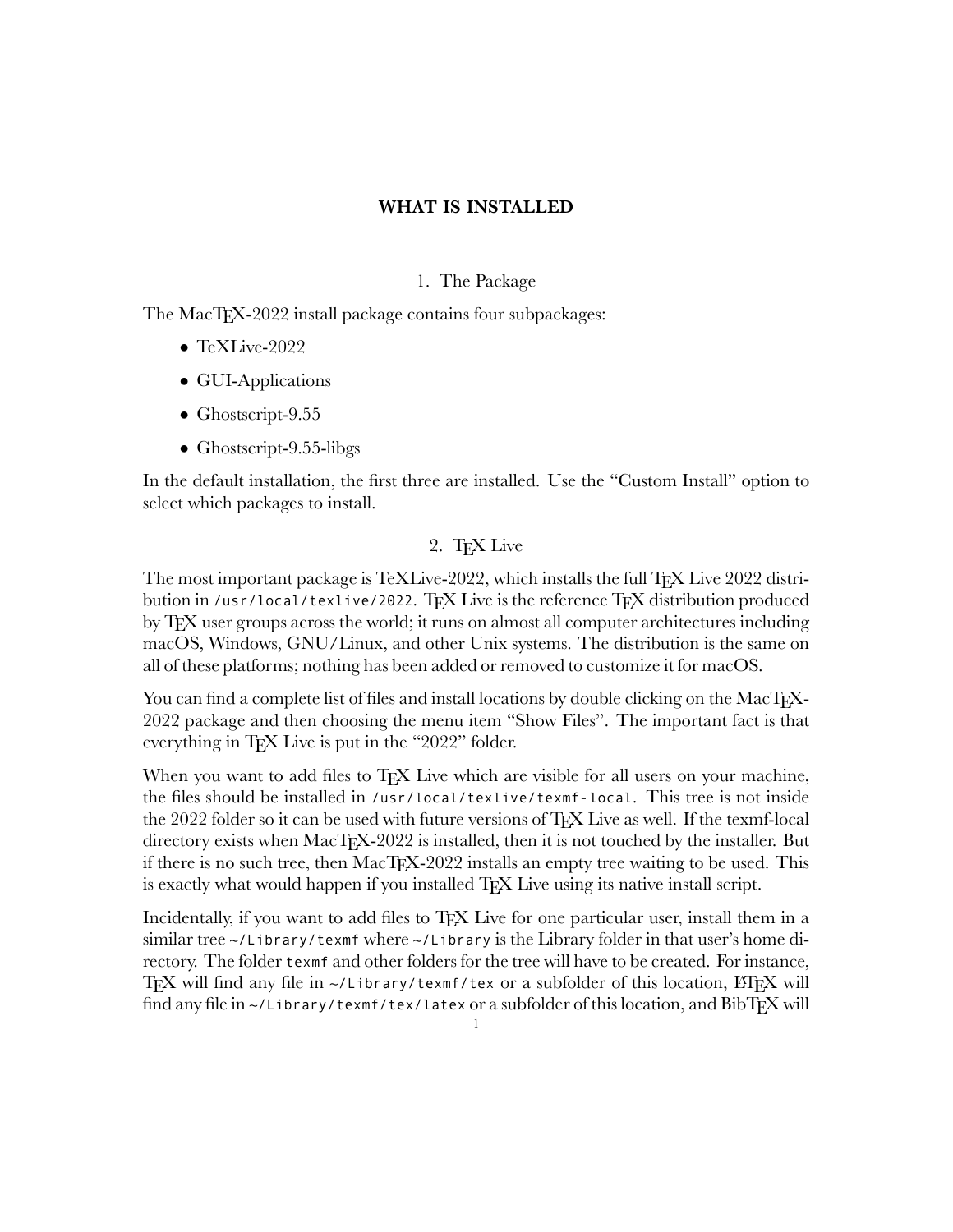find any .bib file in  $\sim$ /Library/texmf/bibtex/bib or a subfolder of this location, and any .bst file in ~/Library/texmf/bibtex/bst or a subfolder of this location. It is not necessary to use texhash when adding files to this local tree.

In Apple's latest operating systems, the ~/Library folder is present but not visible in the Finder. Use the "Go To Folder" command in the Go menu to show this Folder.

MacTeX also installs a T<sub>F</sub>X Distribution Data Structure in /Library/TeX. This structure does not modify TeX Live in any way. It was designed by Jérôme Laurens and Gerben Wierda and contains a small folder of symbolic links for each TEX distribution installed on your machine. The structure is in /Library/TeX and contains four subfolders: .scripts, Documentation, Distributions, and Root. The data structure is very small, only about 332 KB.

The T<sub>EX</sub> Data Structure allows you to have more than one T<sub>EX</sub> distribution on your machine and trivially switch between them. It also makes it possible to add GUI front ends and utilities to TEX without any configuration whatever; these applications are automatically configured for your current TFX distribution. For example, if you already installed TFX Live 2021 last year, that distribution remains after you install TFX Live 2022; if you are in the middle of an important project and find that something in TFX Live 2022 doesn't work correctly, you can switch back to TFX Live 2021 with a single button push.

A user can ignore /Library/TeX entirely because the data is controlled from the GUI program TeX Live Utility. MacTeX installs this in /Applications/TeX. Using TeX Live Utility, here is how to switch active TeX distributions. Select the menu item "Reconfigure Distributions" in the Configure menu and a panel will appear listing TeX Distributions on your machine. Click on the radio button attached to an element of this list to activate that particular TeX distribution. Automatically all of your GUI front ends and utilities will reference the new distribution, and PATH and MANPATH will point to the new distribution in Terminal.

Currently everything in the folder TeX inside /Library was installed by MacTEX, but in the future developers may install other things in this location. It isn't necessary to discuss the full contents of TeX, but two items will be of interest.

Root is just a symbolic link to the active distribution, and so in our case to /usr/local/ texlive/2022. It is visible in the Finder, so to inspect TFX Live 2022 without using tricks, click on Root and navigate to any portion of the TEX Live 2022 tree you'd like to study.

The Distributions folder contains one ".texdist" folder for each distribution on your machine. . Note that ".texdist" folders may exist for distributions you don't have; this causes no trouble because TeX Live Utility is intelligent and checks to make sure the .texdist folder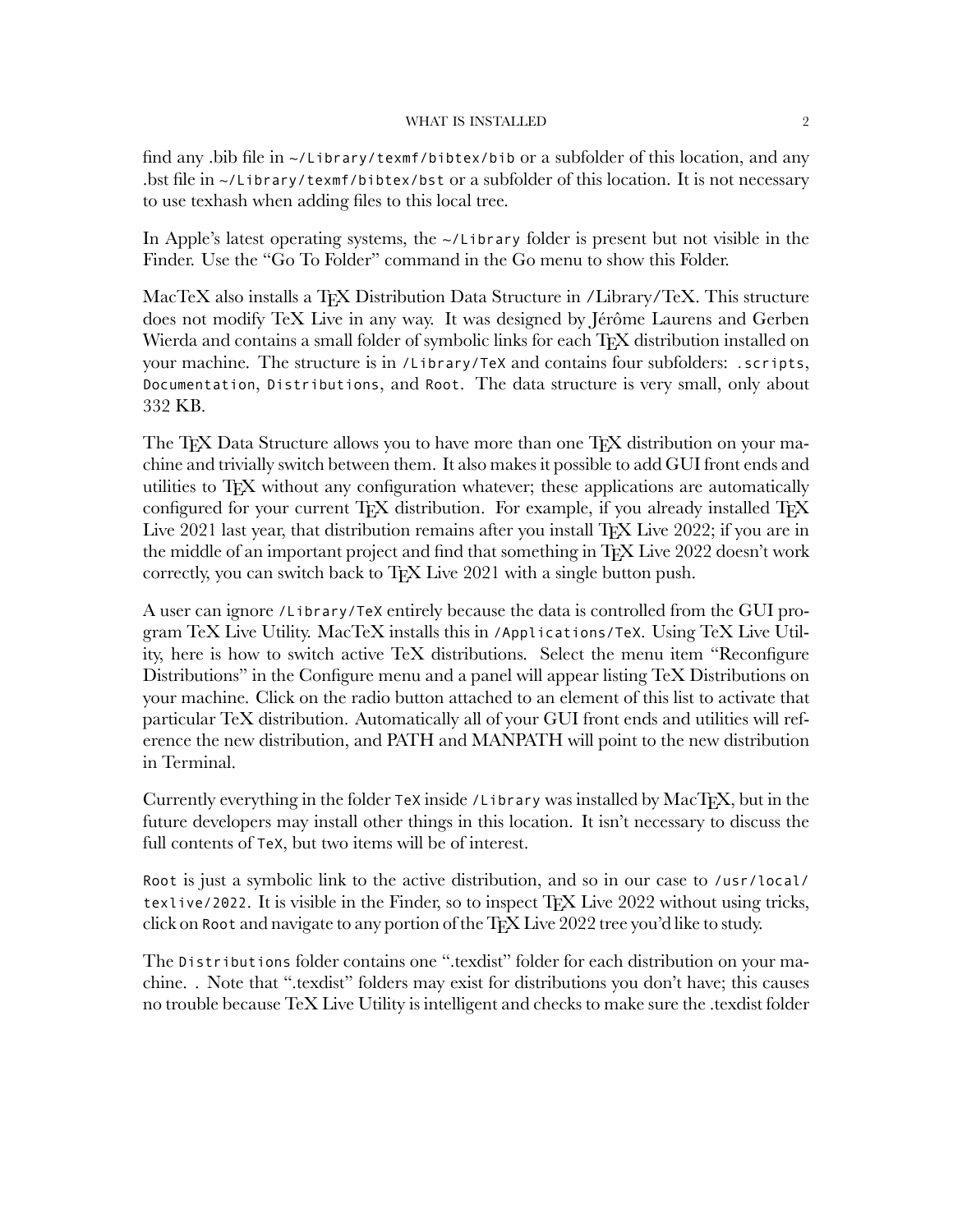points to active data. So if you later remove TFX Live 2022, it is not necessary to modify /Library/TeX.

Our package also installs a crucial symbolic link:

/Library/TeX/texbin

This link points through the TeX Dist Data structure to the executables directory of the active distribution. Consequently, all GUI apps should be configured to find TeX at this location. This automatically happens for GUI applications provided by MacTeX. Users should not attempt to rewrite this link themselves when changing distributions; instead use the "Reconfigure Distributions..." command in TeX Live Utility described earlier.

Before 2015, MacTeX created a different symbolic link for the purpose, /usr/texbin. This changed in 2015 because El Capitan does not allow users to write into the /usr folder, although users can still write to /usr/local. The links /Library/TeX/texbin and /usr/texbin point to exactly the same spot and are entirely equivalent. Some third party GUI apps may still use /usr/texbin; reconfigure them to use /Library/TeX/texbin on El Capitan and higher.

Finally, our package modifies your PATH and MANPATH so command line utilities also work automatically with the active distribution. . On recent systems, the directory /etc/ paths.d contains a file for each addition of a new location to the default PATH on the system. As shipped by Apple, this folder has only one file: X11. Our install package adds a second file, TeX, which contains the single line /Library/TeX/texbin. Similarly the directory /etc/manpaths.d contains a file for each addition of a new location to the default MANPATH. As shipped by Apple, it contains only one file: X11. We add a second file: TeX.

### 3. GUI Applications

This package installs TeXShop, LaTeXiT, TeX Live Utility, and BibDesk in /Applications/ TeX. Note that many other editors, front ends, and utilities are available for TFX on the Internet; you may want to experiment with a variety of such programs. All of these programs can be removed by dragging them to the trash.

TeXShop is a front end for TeX. It contains an editor and previewer for TeX. If you are new to TeX, you can begin learning it by running TeXShop and following the instructions in the READ ME FIRST file in /Applications/TeX/ in the folder named *Docs and Spell Utilities*. Experienced users may want to switch to their own favorite editor.

TeX Live Utility has been mentioned earlier. It is a program which can update TeX Live 2022 packages over the network, and can configure paper size in TeX. The program is self explanatory. When it starts, TeX Live Utility lists packages in TeX Live 2022 for which